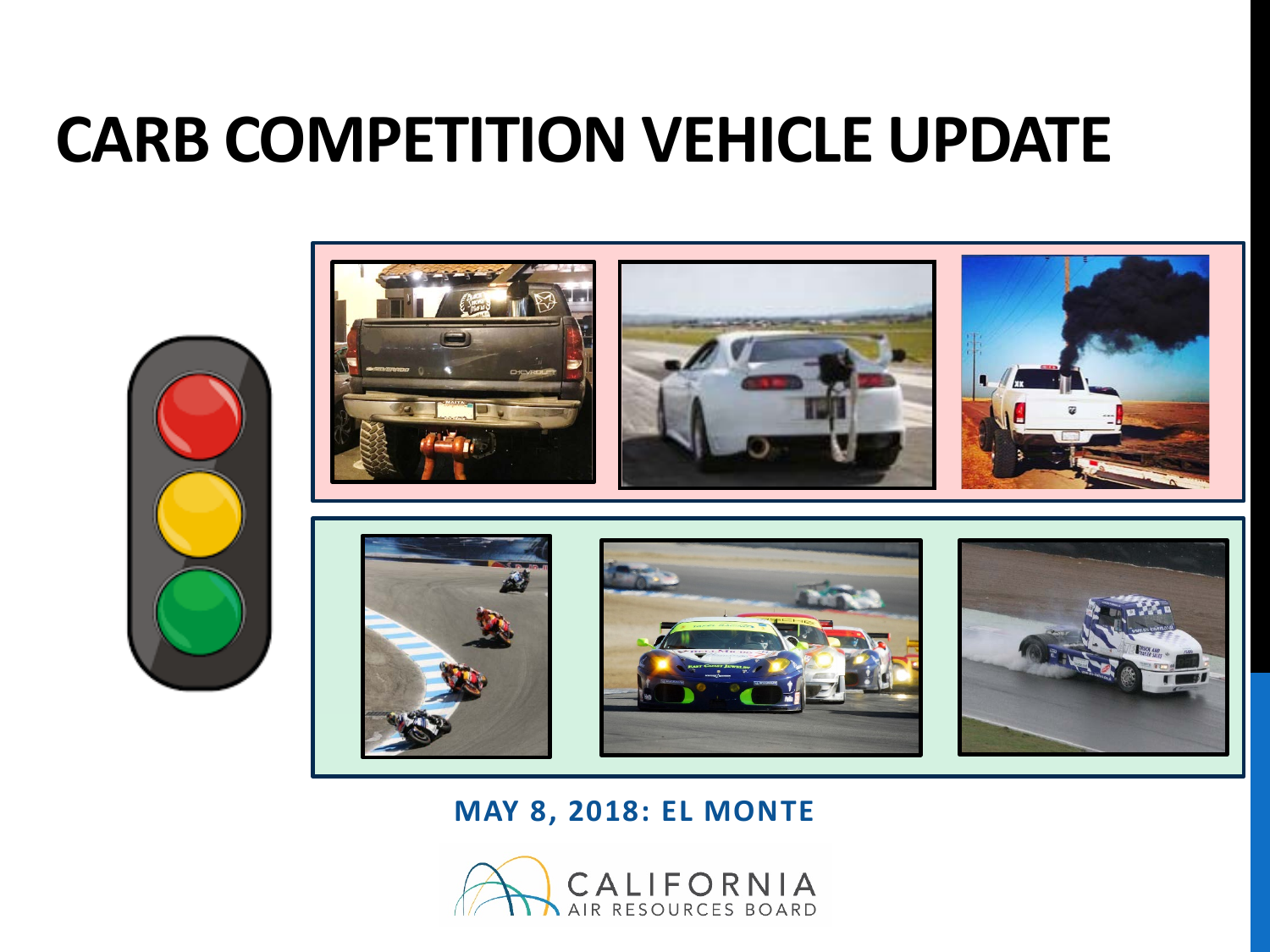## **CARB's Mobile Source Program**

- **Certification is fundamental to emissions control programs**
- Executive Orders (EO) must be obtained before aftermarket parts (AMP), engines, and vehicles can be sold in California
	- AMPs: Exemption from anti-tampering laws<sup>1</sup>
	- $\blacktriangleright$  Vehicles and Engines: Demonstrate emissions standards met<sup>2</sup>
- Racing vehicles are exempt and not required to have an EO<sup>3</sup>
- **Vehicles and engines are being tampered**
- **Tampering is undermining program effectiveness and causing unfair competition (unlevel playing field)**

**2**



*<sup>1</sup> Vehicle Code §§ 27156 & 38391*

*<sup>2</sup> Excluding certified non-compliant Red Sticker off-highway recreational vehicles*

*<sup>3</sup> Health & Safety Code § 43001*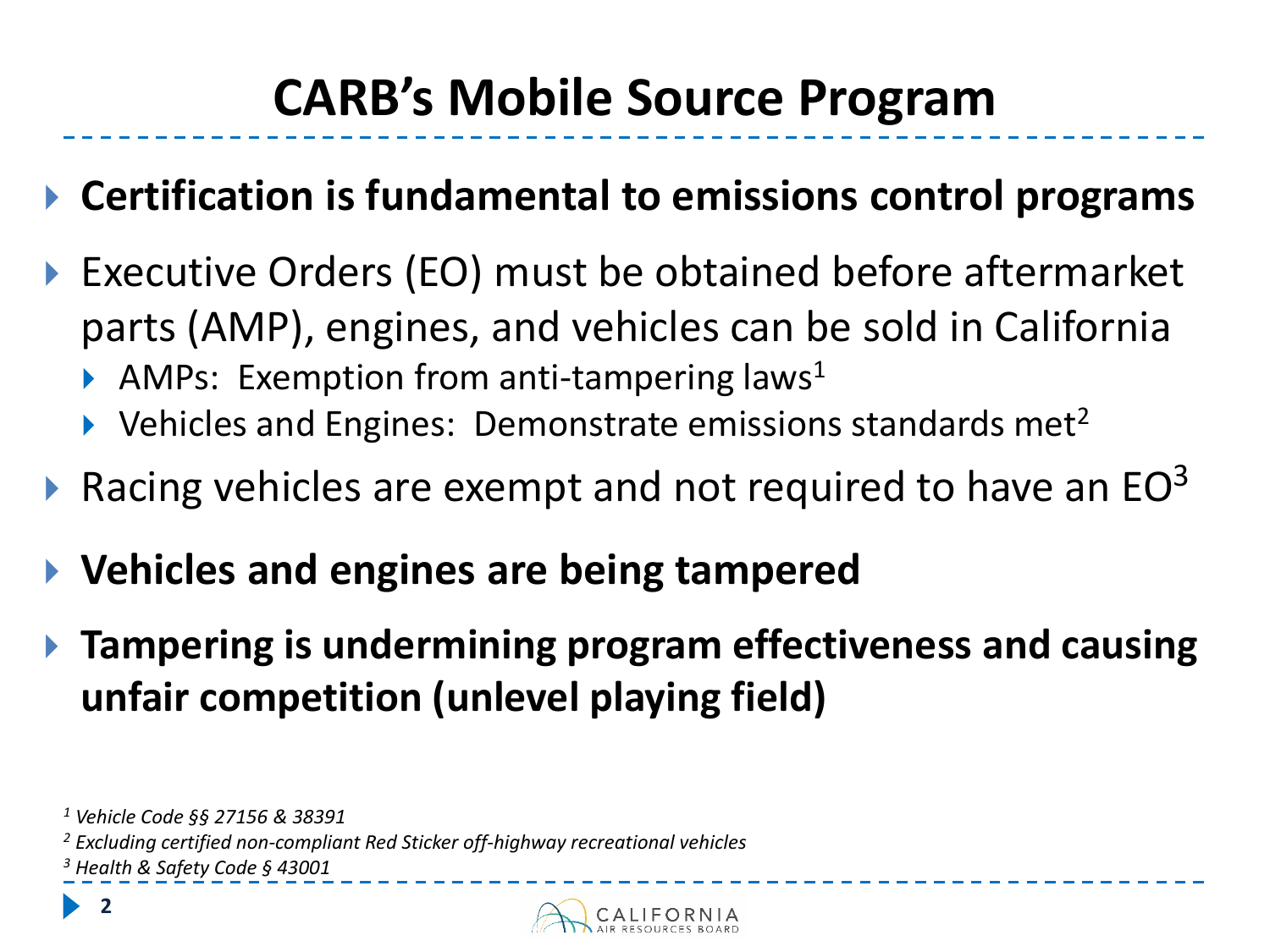# **Competition Vehicle Project Update**

- ▶ Problem: non-compliance in the aftermarket parts industry ▶ Non-exempted parts are being used to tamper certified vehicles
- AMP Procedure project goal: streamline procedures to expand market for exempted aftermarket parts
- ▶ Competition Vehicle project goals:
	- Provide clarity to manufacturers, distributors, wholesalers, and retailers regarding CARB's regulatory requirements
	- Increase training and outreach to inform end-users of racing exemption restrictions
- ▶ Workgroup is being formed and will meet in June
	- **Looking for participants from the AMP industry -**[RacingVehicles@arb.ca.gov](mailto:RacingVehicles@arb.ca.gov)